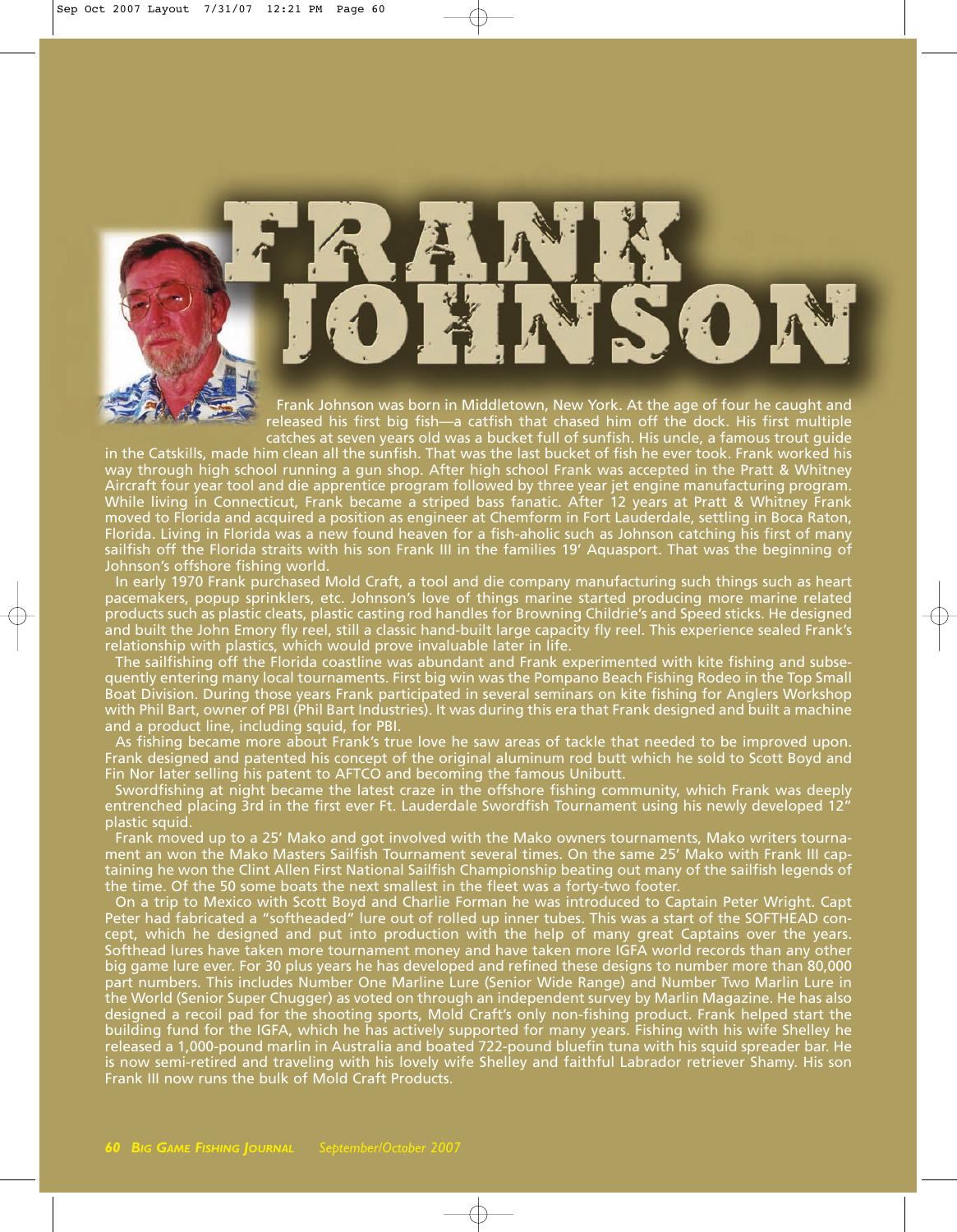## **TIPS FOR THE NOVICE AS WELL AS TIPS FOR THE NOVICE AS WELL AS THE SEASONED THE SEASONED**

The best captains, crews and anglers<br>
in the world are continually<br> **Prope** learning and evolving. They are at in the world are continually **learning and evolving. They are at all times gathering information from a variety of sources. It could come from other captains, crews, tackle shops or local fishermen.** I started Mold Craft 30 plus **years ago and I have always been a believer of this valuab of this valuable exchange. In that spirit of In that spirit of exchange I have enjoyed giving credit** where credit is due. Most of the professional captains and crews spend many more **hours on the water than I and, hours on the water than I and, as a result, have contributed significant design ideas to e contributed significant design ideas to me, therefore, I have not been timid about e not been timid about naming some of my lures after them. It is par t of the charm, t of the charm, imagination and gination and camaraderie that is Mold Craft.**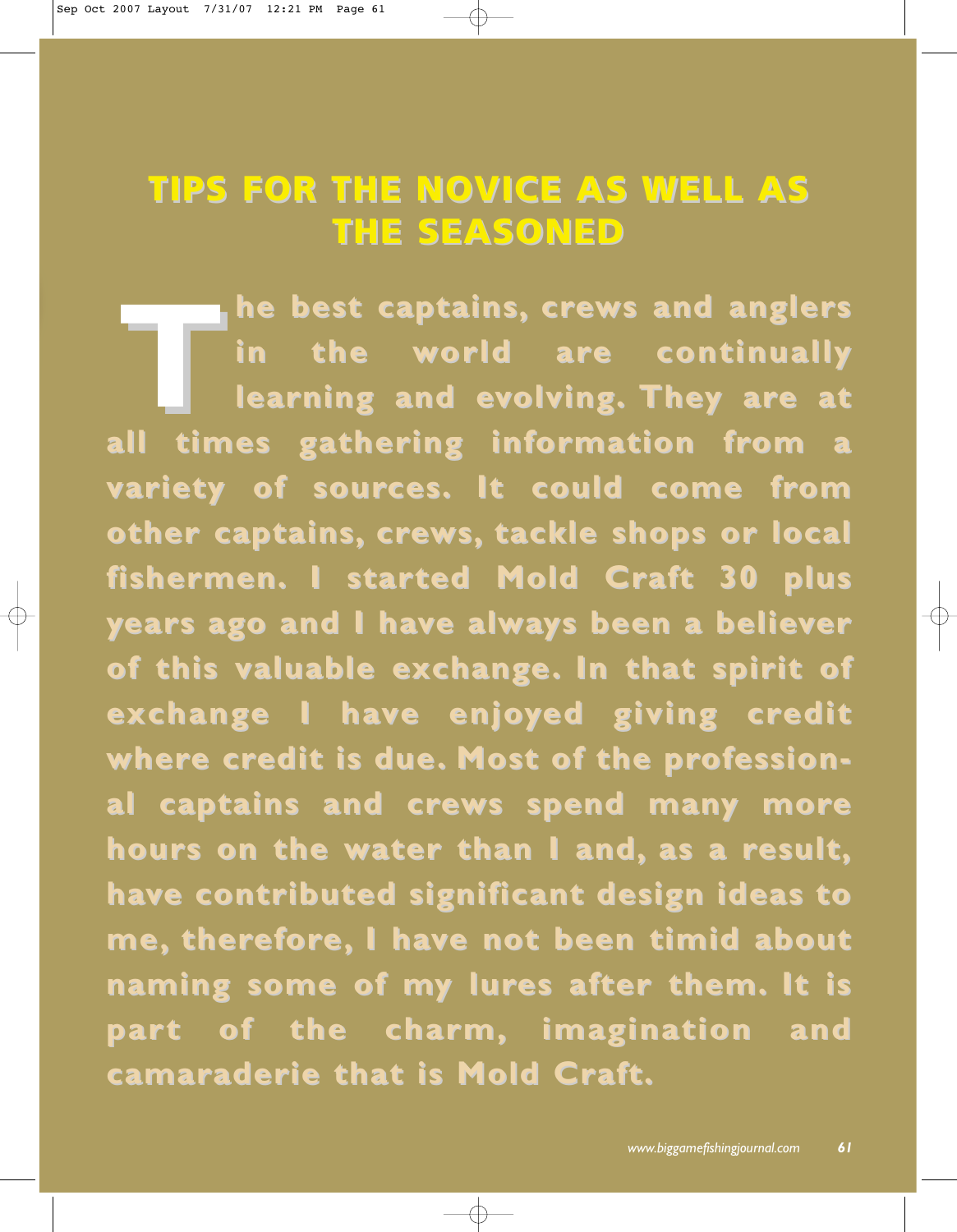

Reading this and other sport fishing magazines is an excellent tool in the learning process and a fine place to start. There are many excellent books, DVD/videos and magazines on the market today.The topics may vary from seamanship to bait rigging and bring the angler the latest and most complete information possible. Television fishing shows are also an excellent source of information.

The fastest method to learn about fishing is by hiring a local expert in

the area of fishing you are interested in. A professional crew can save you countless hours of trial and error and their expertise is usually willingly shared. If you are not sure who to contact visit your local tackle shop for a referral. Express your desire to learn and let your captain know up front you are new to the sport.As an example of this, 30 plus years ago I had the good fortune to meet the famous Captain, Peter Wright. I had acquired my first large boat and he

spent several hours tutoring me on boat handling, setting the outriggers, use of the fighting chair, drag settings, etc. His years of experience saved my son and I countless hours of frustration from experimenting. His keen sense of reading the water taught us valuable tips on what to look for in a potential strike.You will be amazed how much you can pick up in a half-day charter if you pay attention. This holds true for more advanced anglers also. Whenever fishing an unfamiliar area local knowledge goes a long way.

Another very informative platform are fishing seminars. Boat shows often offer angling seminars, Betty Bauman features "Ladies Lets Go Fishing" clinics, Bass Pro Shops offers workshops for the beginning angler, George Poveromo of Saltwater Sportsman has a very comprehensive seminar series, and Marlin Magazine's Marlin University offers a complete hands on session designed for beginner, intermediate and experienced anglers. Research what fits your needs and budget. Discover what fishing clubs are available in your area. Joining a fishing club offers shared interests and knowledge gained. This is another great step to becoming a better angler and meeting new friends.

When considering tackle and equipment buy the best that you can afford.Visit your local tackle shop and ask advice of where to start and convey what your budget is. Having matched tackle is very important. When that moment of chaos occurs you don't want to find yourself having to stop and think where the strike lever is.A mixed bag of rods and reels can mean the difference between catching a fish and losing it. It is also important to match the rod and reel to the line test. This is especially important for trolling applications. For the most part, there are tackle selections at the middle of the road that will more than serve the needs of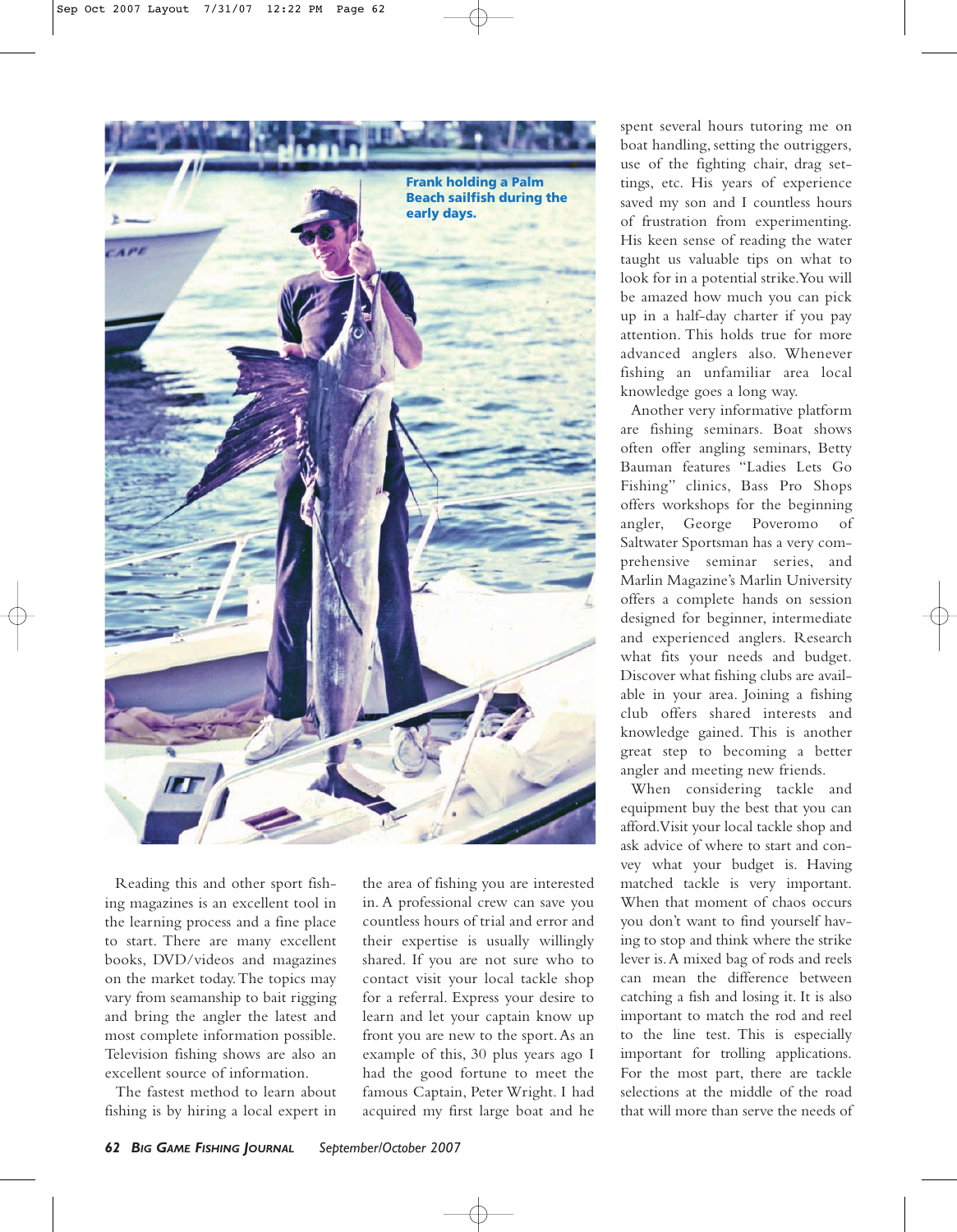the average angler. Again, this is an area to do some research. Some shops may have used equipment on consignment. In the long run, however, it is usually best to purchase good tackle the first time.There is an enormous variety of tackle at moderate prices that will serve you well for many years. Utilizing the Internet is another good source of information and will provide you with price comparisons, features, and testimonials. The mass merchants and independent catalog houses also offer great selection and competitive pricing. Other equipment that proves useful when searching for fish is a good depth finder and a GPS. If you are fishing on someone else's boat that equipment will probably be provided.

Tying good knots is essential for whatever type of fishing pursued.You will be glad you did when hooked up with something big. There is much information on the subject in this and other magazines. Look on the Web for Mark Sosin's Practical Fishing Knots or find video/DVD's on basic knot tying. With some practice you will soon find you will be able to tie many of them with great expertise.

Sun glasses, sun screen and a good hat will make your day of fishing safe, comfortable and enjoyable. Sunglasses should be UV rated and Polarized. Buy the best glasses you can afford for optimum visibility, comfort and protection.The UV rays from the sun are proven to cause skin cancer so cover your skin with good sunscreen/sun block protection. It is especially important to apply sunscreen when you get out of the shower in the morning and continue to apply during the day on the water. A good hat keeps glare away and also provides protection from the sun.

Even the experienced angler sometimes needs to be reminded of some very basic exercises. Here is a checklist of things to keep in mind and remember to pay attention to the condition of your tackle:



1) Fresh line, ball bearing snap swivels, greased reels and roller guides.

2) Sharpen all hooks and mark the hook blade surface with a "Marks A-Lot" pen.This proves to prevent rust and it serves as an indicator that the task has been done.

3) Set your drags before fishing. My preference is 20 percent of the line strength using a good spring loaded pull scale over the guides. Never set drags by feel.

4) When trolling artificial lures, single hook rigs will provide the opportunity to facilitate drop-back techniques, which helps to increase an angler's hook up ratio.This method acts much as one would do with dead bait.

5) Circle hooks with bait (live or dead) equal the best hook up ratio and best concern for the welfare of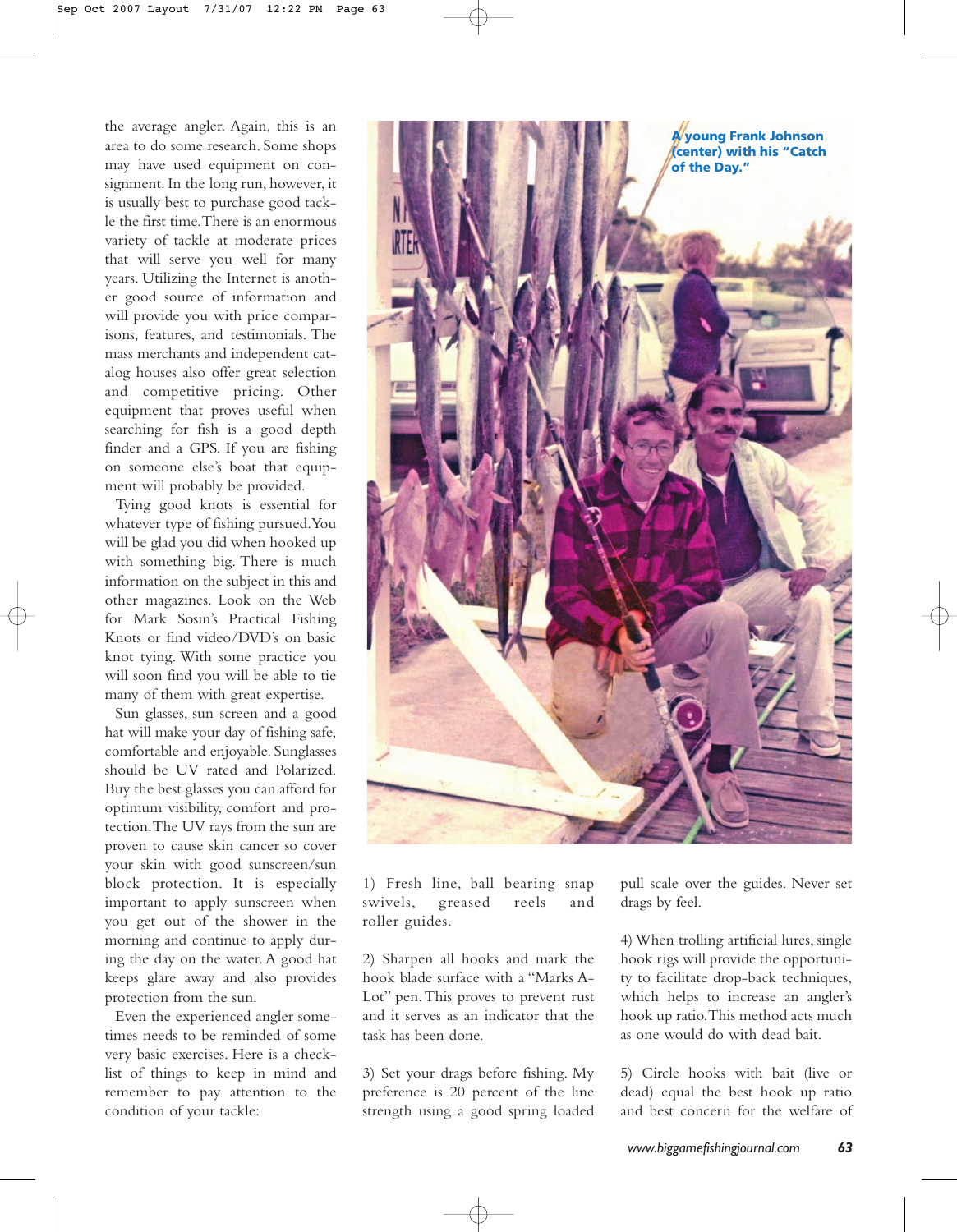**Frank Johnson with his first sailfish circa 1968. Young Frank Johnson III (boy to the right) is currently CEO of MoldCraft Fishing Products.**

the fish. Circle hooks have become the newest chapter of conservation fishing methods.

6) When trolling artificial lures the rule of thumb regarding color is to begin with a mix from light colors to dark colors. When the strike occurs you will be able to decide which color is best for that day of fishing. Some captains prefer to use dark colors such as black and purple

on bright days and light colors such as pink and white on overcast days allowing for contrast. It is also important to have a redundancy of a given color in the event that a popular color is the "hot one" for that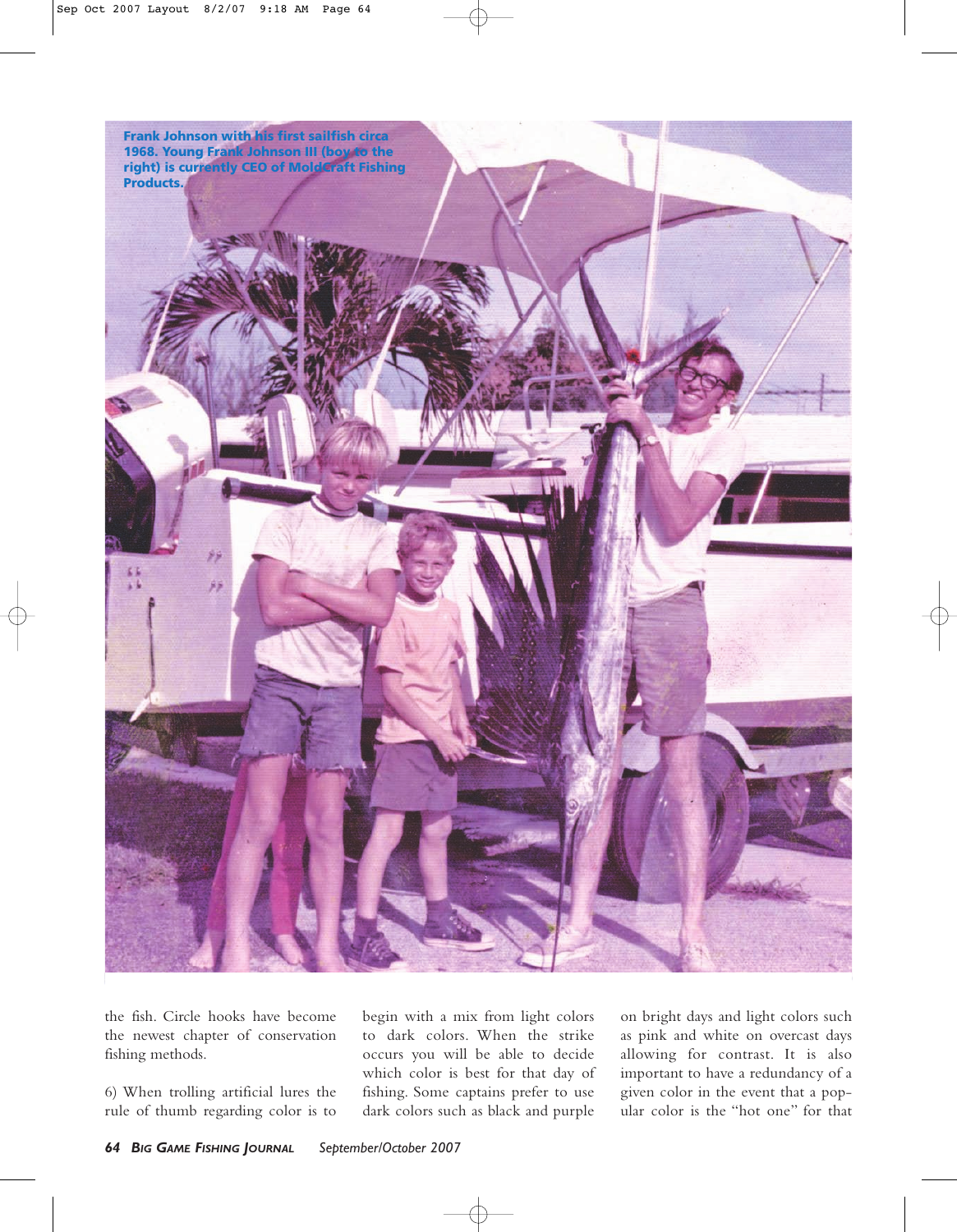

**Frank Johnson (right) with a sailfish prior to release.**

day. If I could only use one color anywhere in the world it would be purple, silver, black.

7) Should you find yourself fishing a tournament as a visiting angler where you rotate from boat to boat, I have found that the best method to "win" the bite is to be the "odd" one out. Look at what the other anglers are putting out and then select the smaller or least obtrusive lure in your kit. Fish are opportunistic and aren't going to work too hard for their quarry they will pick the weakest link.

8) When fishing dead calm days, it is some times a good thing to create commotion.Try putting a bird on a dropper rig in front of your lure. This method proved successful for Roberto Armorin in 1992 off of Victoria, Brazil, when the IGFA world record all tackle line class Atlantic Blue Marlin weighed in at 1,402 pounds. Mr. Armorin was using a pink and white Senior Bird in front of a pink and white Senior Super Chugger. That record still stands today.

9) When deploying teasers keep in mind that multiples work. (One girl walking down the dock in a bikini or six girls walking down the dock in

bikini's) An example of this came to mind when I was fishing with Guy Harvey at Tropic Star Lodge one year. The Indian mate on our boat offered me a contest. His daisy chain or mine. He added a super Chugger at the end of the squid chain. I used straight squid. His method raised twice as many fish and was more durable than mine. He won. Hence the Tropic Star Daisy Chain was born.

10) Teasers are

good and very effective to get a semi-interested billfish's attention, however, bigger is better.The largest commotion behind the boat will attract a fish's attention from much farther away. The use of a big soft teaser or bumper will cause that commotion to occur and bring the fish to your spread. My son, Frank III, and I were fishing the Father & Son Tournament out of Fins and Feathers Lodge in Guatemala one year and we had our fender teaser out. A blue marlin came out of nowhere and attacked our fenderteaser breaking it off. Tim Choate was fishing further offshore managed to find the teaser floating with lots of bill marks.That blue just did not want to give up on that teaser.

11) Lure placement is import and I do not believe in third or fourth wave theories. I prefer to place the spread parallel. When a fish comes up into your spread this manner gives you the

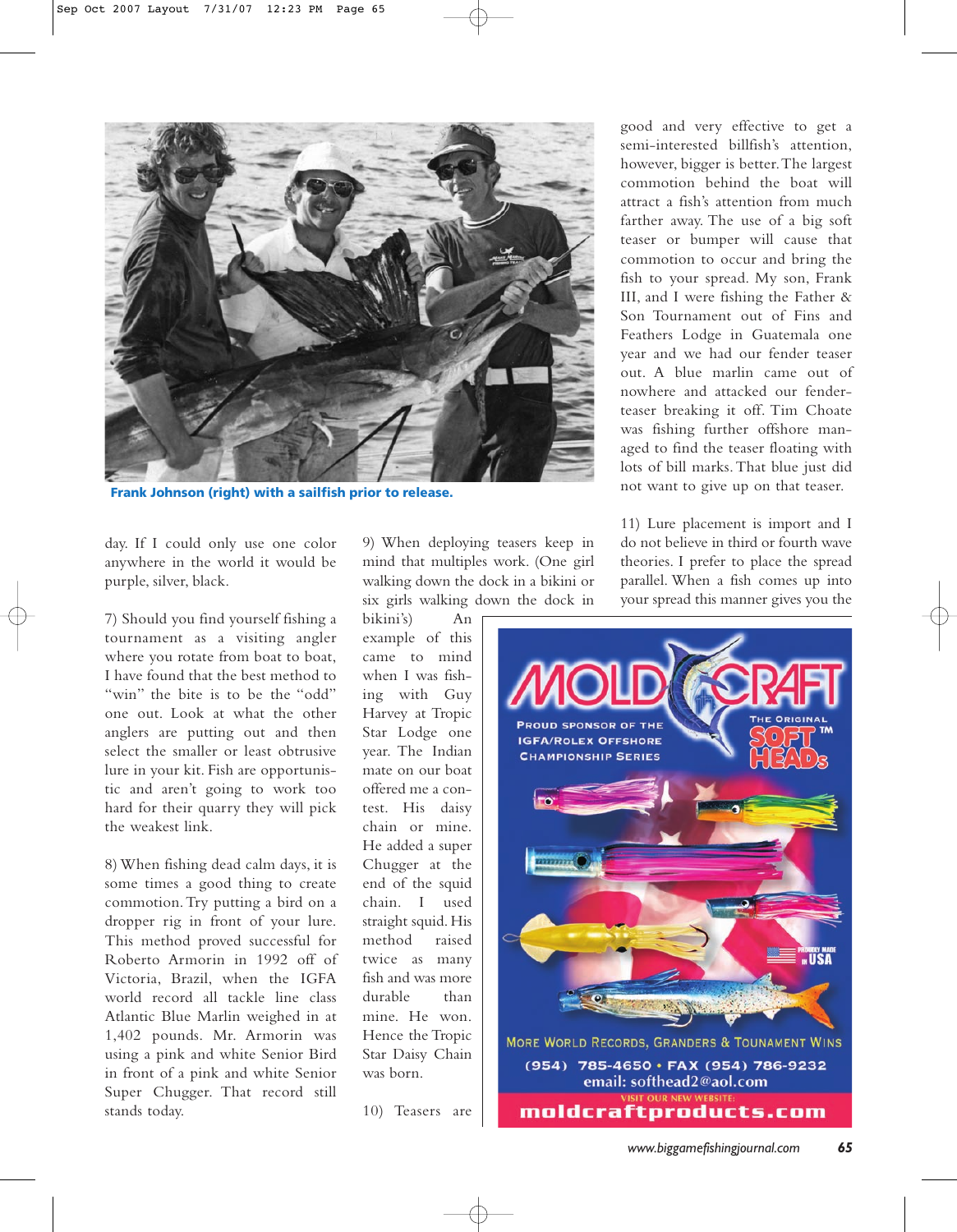flexibility of "zig zagging" to entice the shopper to bite.You can speed up the lure spread as you turn without changing engine speed, which would spook a fish away. You also avoid tangling your lures. The distance back behind your boat that you place your lures depends on what kind of boat you have and sea conditions. The perfect distance is when you can see them working well by creating smoke trails and not tumbling out of the water. Outboard boats usually require a spread further back than inboard boats.

12) The general consensus for trolling speed for marlin is eight knots, however speeds can vary up or down depending on sea conditions. The exception to the rule is that fish can be caught at 16 knots and this technique can be incorporated into your travel plans. It is important to note that you should send the lures as far back as necessary to keep them from coming out of the water. I would recommend two rods with standard size wide ranges about 200 yards back as your perfect high-speed trolling/transiting situation. Captain Peter Wright, caught a 902-pound blue marlin in Hawaii trolling at 16 knots. Bill and Brad Priestman have been consistently successful catching blue marlin transiting back and forth to Bimini, in the Bahamas, in their older 35-foot Bertram, cruising at 16 knots. An important note here, however, is to be sure you place someone in the cockpit to watch the reels. On a trip to Bimini in my 36 Hatteras I had four 80's filled with Andy Line. On a trip down from the bridge to get more refreshments one of my guests discovered that all the reels were empty. Obviously, we must have passed through a school of tuna and got stripped. It did teach me a valuable lesson to always keep a watchful eye on your tackle when traveling at any speed! At the end of the day the most consistent hook up ratios from

captains that I have polled over the years agree that eight knots is a dependable trolling number, but you can incorporate higher speeds when coming and going from offshore.

While trolling offshore be sure to keep a constant vigil of your surroundings. Look for birds working the surface, a weed line, color change, wind direction, current rips, water temperature, and weather.When you are hooked up—take your time. Many fish are lost at the boat by an over anxious angler that uses too much drag pressure and breaks the fish off. Take your time. If the fish runs off you will retrieve him again. Take your time.When bringing a fish to tag or gaff make sure the fish is in your control by swimming him parallel to the boat or pointed away from the boat.Again, remember these situations are charged with adrenaline and in that state it is easy to forget that this fish is fighting for its life.The added stimulus of presenting a gaff or tag could cause him to suddenly jolt and join you in the boat. Grabbing the leader and taking wraps could set up a situation for disaster. Unless one is an experienced mate be very careful. Remember, the fish came to the boat from a certain amount of pressure at the rod tip and the reel drag. Changing that pressure can cause the fish to instinctively flee jerking you off your feet and possibly overboard.

Another tip that I learned from Captain Peter Wright is if you see a billfish "free jump" remember where he came out of the water and do figure eights in that vicinity for a while to see if you can attract him to your spread. I have personally seen this work. Some people say that a fish free jumps to rid itself of parasites and is not interested in eating. The jury to some is still out on that subject, however I think fish instinctively pursue food if it presents itself anytime.

The last, but certainly not least important tip to the emerging new angler is to remember to enjoy yourself. Fishing is fun. Having stories to tell at the dock—priceless!

## **GREATEST MOMENTS**

I've put together some of my proudest, most thrilling, funniest, awesome, greatest most humble & scariest moments I experienced sport fishing.

In the early 1970's I was fishing in our 19' Aqua Sport with my son Frank III who was 10 years old at that time and his neighbor friend, also 10, and I caught my first sailfish offshore from Boca Raton Inlet.

Another early great moment was again, with my son Frank III when he caught his first sailfish using our brand new six-inch squid while trolling back from a picnic in Palm Beach.

Catching my first swordfish at night in the first Fort Lauderdale Swordfish Tournament. When I got the 170 pound fish along side my little 25' Mako, it was so impressive it took a few moments to decide who would gaff this fish.The deed was done and we ended up in fourth place.

Darrell Lowrance (Lowrance Electronics), Chuck Gerlach (Andy Line) and I were fishing in the Mako Writers Tournament from Chub Cay in the Bahamas. I caught and released a blue marlin over 700 pounds in front of about 20 outdoor writers all wanting pictures.The fish never jumped and by the time Darrell got the leader to the boat the fish was gone.

In the early 1980's I was fishing by myself in the Mako Masters in Palm Beach and was simultaneously entered in the IBL with Tom O'Connell on the RENEGADE. I was fishing on Tom's 25' Mako (tender to the RENEGADE) that was not set up to fish and had no tackle. I did have a bait-well full of goggle eyes and two borrowed spinning rods, however, and managed to catch and release a total of 16 sailfish in one day by myself.